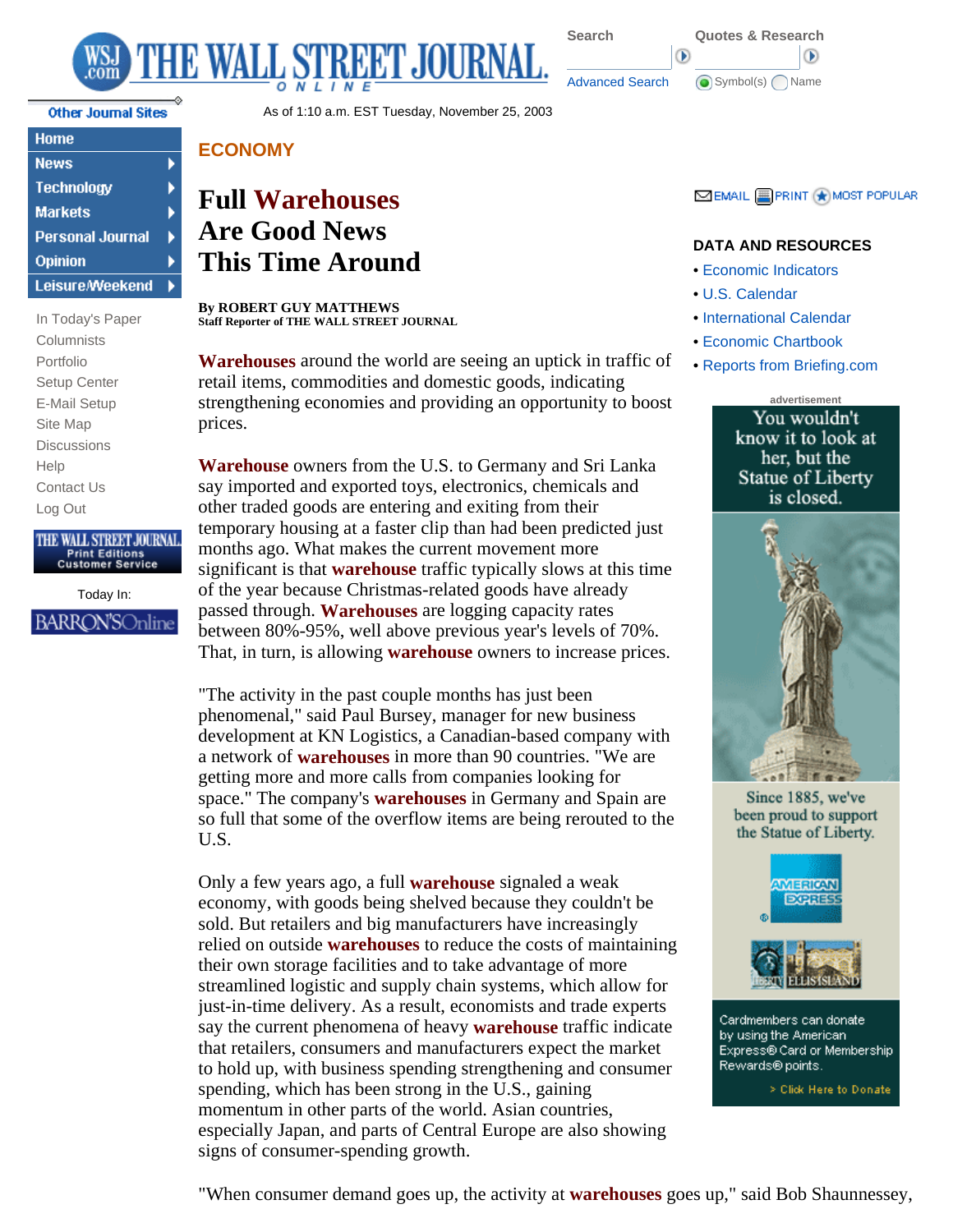# **INVESTMENT**

## Get Ken Fisher's Investment Kit

| Absolutely FREE of<br>cost or obligation! |
|-------------------------------------------|
|                                           |
| download the kit                          |
| <b>NEW Stock Market</b>                   |

Outlook Video on Money Management

· Latest market research

. And much more...



Forbes columnist & money manager, **Ken Fisher** 

### @ Your Service

Trade 5 Free @ Lind-Waldock. Click Now! FREE report! Get your Stock Market Outlook. CLICK HERE More Insights. Better Decisions. Visit The Business Insight Center. IBM Global Services on demand thinking. Financial Workstations at PC Prices Middleware is Everywhere. See it with WebSphere software. Avoid the lines. continental.com checkin. Give the perfect gift: The Online Journal Order Free Annual Reports Order Free Fund **Prospectuses** 

executive director for the **Warehouse** Research Education Council, a trade organization for supply chain managers.

As a result of the increased demand, prices are going up as well. "Some of our locations are full and we have been able to raise prices this year," said Bob Schroeder, chief executive of **Warehouse** Specialists Inc., a large Wisconsin-based company that stores domestic and imported shipments of paper, chemicals, lumber and consumer goods such as computers parts and diapers in more than 40 sites around the country.

The influx of goods is an unexpected miniboom for an industry that one year ago was forced to give away space at ultralow prices just to keep the **warehouses** operating. Indeed, Mr. Schroeder said that just 18 months ago, his clients would call and cancel contracts, regardless of penalties, because there was such sluggish demand for the consumption of imported and domestic goods. "They would tell me 'I don't care. Do what you have to do. I'm not making any money anyway.' "

When business began slowly picking up a year ago, Mr. Schroeder said that clients would call and offer to book a contract for space, but at prices that were 20% less than earlier contracts. Mr. Schroeder said, that oftentimes, he was forced to book the discounted business. "Now in the last four months, we are getting calls accounting for new businesses at higher prices." His **warehouses** are operating at mid-90% capacity.

The price of **warehouse** space is extremely variable, depending on the location, the goods stored and the duration of stay. **Warehouse** space in Brazil and South Africa specifically, isn't filling up as fast because those areas have always been strong export stations and actually have an oversupply of **warehouse** space, importers said. Traders are more interested in proximity to China, which makes **warehouse** space in certain countries, like Australia, Japan and Taiwan, at a premium for raw materials or metals as well as finished goods for export.

Indeed, one reason for rising demand for **warehouse** space is the rising level of trade, especially involving China. Nearly 60% of the world's export growth came from China, according to government statistics. Chinese exports to the U.S. have grown 45%, year over year, surpassing both Japan and Mexico. With increased imports, U.S. retailers need more strategically located **warehouse** space to house the imports and get them onto shelves quickly.

Many of the **warehouses** located near the West Coast U.S. ports are filled near capacity. In Los Angeles-Long Beach, Calif., the country's busiest port, **warehouse** space is at peak demand, says Freeland Porter, an importer who brings aluminum, chemicals and textiles from Asia into the U.S. "I have to look hard to find storage space in **warehouses** around the world, especially the U.S. and parts of Europe."

**Write to** Robert Guy Matthews at robertguy.matthews@wsj.com

*Updated November 25, 2003 1:10 a.m.*

FORMAT FOR PRINTING (\* MOST POPULAR (\* R) ORDER REPRINTS  $\boxtimes$  EMAIL THIS

Return To Top

Contact Us Help Mobile Devices E-mail Setup Corrections Account Information Privacy Policy Subscriber Agreement News Licensing About Dow Jones Copyright © 2003 Dow Jones & Company, Inc. All Rights Reserved

### **DOWIONES**